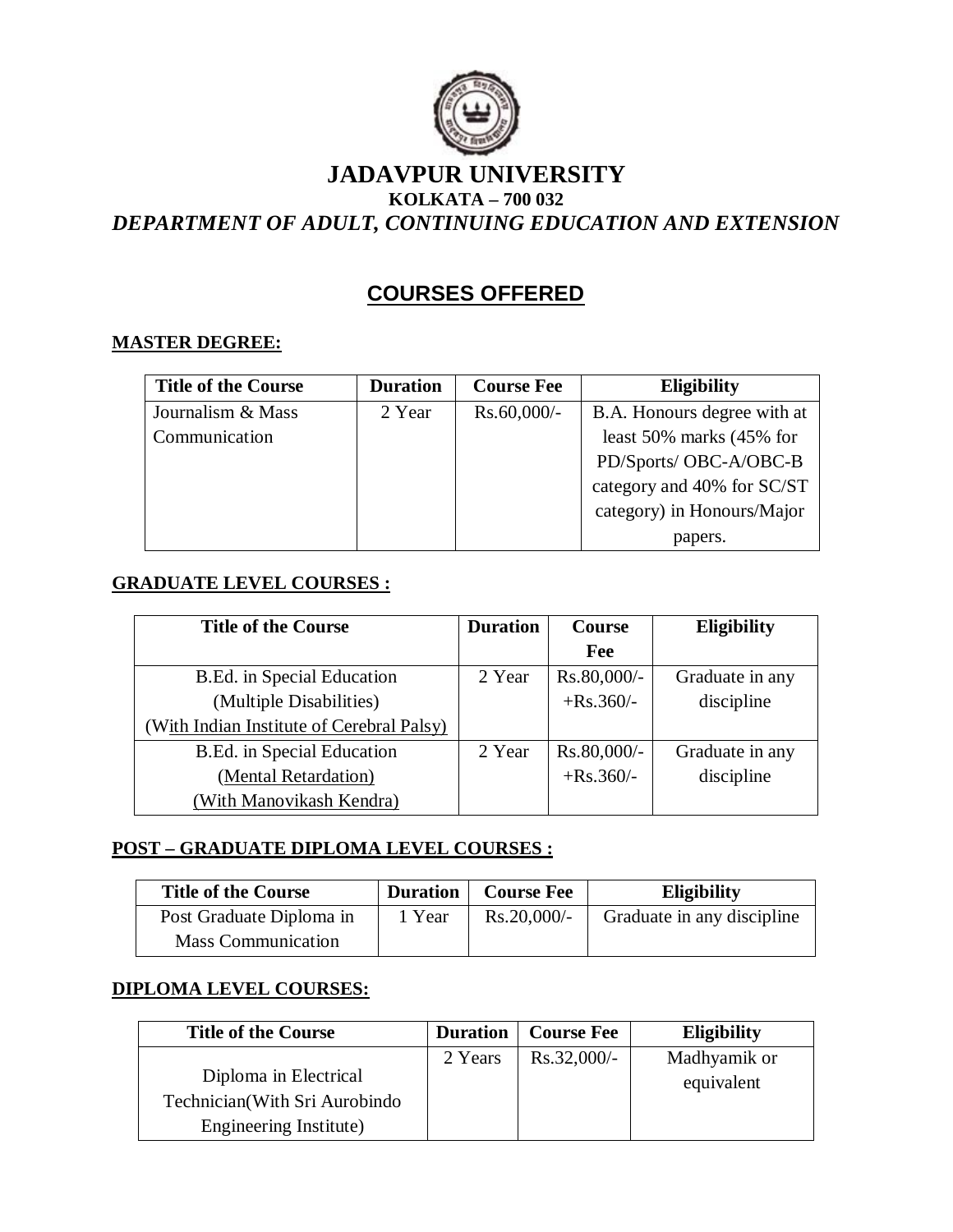|                                 | 2 Years | $Rs.32,000/-$ | Madhyamik or |
|---------------------------------|---------|---------------|--------------|
| Diploma in Automobile           |         |               | equivalent   |
| Engineering (With Sri Aurobindo |         |               |              |
| Engineering Institute)          |         |               |              |

#### **CERTIFICATE LEVEL COURSES :**

| <b>Title of the Course</b>          | <b>Duration</b> | Course     | <b>Eligibility</b>             |
|-------------------------------------|-----------------|------------|--------------------------------|
|                                     |                 | Fee        |                                |
| Technician Training Course in Air-  | 1 year          | $Rs.500/-$ | Passed Class VIII standard     |
| Conditioning and Refrigeration      |                 | per        |                                |
| (In collaboration with St. Thomas   |                 | month      |                                |
| <b>Technical Training Centre)</b>   |                 |            |                                |
| <b>Computer Hardware</b>            | 6 Months        | Rs.4500/   | Class X appeared.              |
| (In collaboration with St. Thomas   |                 |            |                                |
| <b>Technical Training Centre)</b>   |                 |            |                                |
| <b>Basic Networking</b>             | 16 Weeks        | Rs.3500/   | Class X appeared and           |
| (With St. Thomas Technical          |                 |            | knowledge of Computer          |
| <b>Training Centre)</b>             |                 |            | Hardware                       |
| Vocational course on                | 24 Weeks        | Rs.6000/   | Madhyamik or equivalent /      |
| 'Industrial Practices'              |                 |            | Class VIII passed with 5       |
| (With TMC Institute of Learning)    |                 |            | years experience in related    |
| Caregivers for persons with         | 8 Weeks         | Rs.1000/   | industry.<br>Class VIII passed |
| disabilities                        |                 |            |                                |
| (With IICP)                         |                 |            |                                |
| <b>Basic Management of Cerebral</b> | 4 Weeks         | Rs.        | <b>Qualified Medical</b>       |
| Palsy (With IICP)                   |                 | $5000/-$   | Professionals (MBBS,           |
|                                     |                 |            | BHMA, Therapists with          |
|                                     |                 |            | B.SC. degree and               |
|                                     |                 |            | Rehabilitation                 |
|                                     |                 |            | Professionals)                 |
| Manuscriptology & Paleography       | 24 Weeks        | Rs.5500/   | Graduate with working          |
|                                     |                 |            | knowledge of Sanskrit          |

#### **COURSES FOR THE PERSONS WITH SPECIAL NEEDS :**